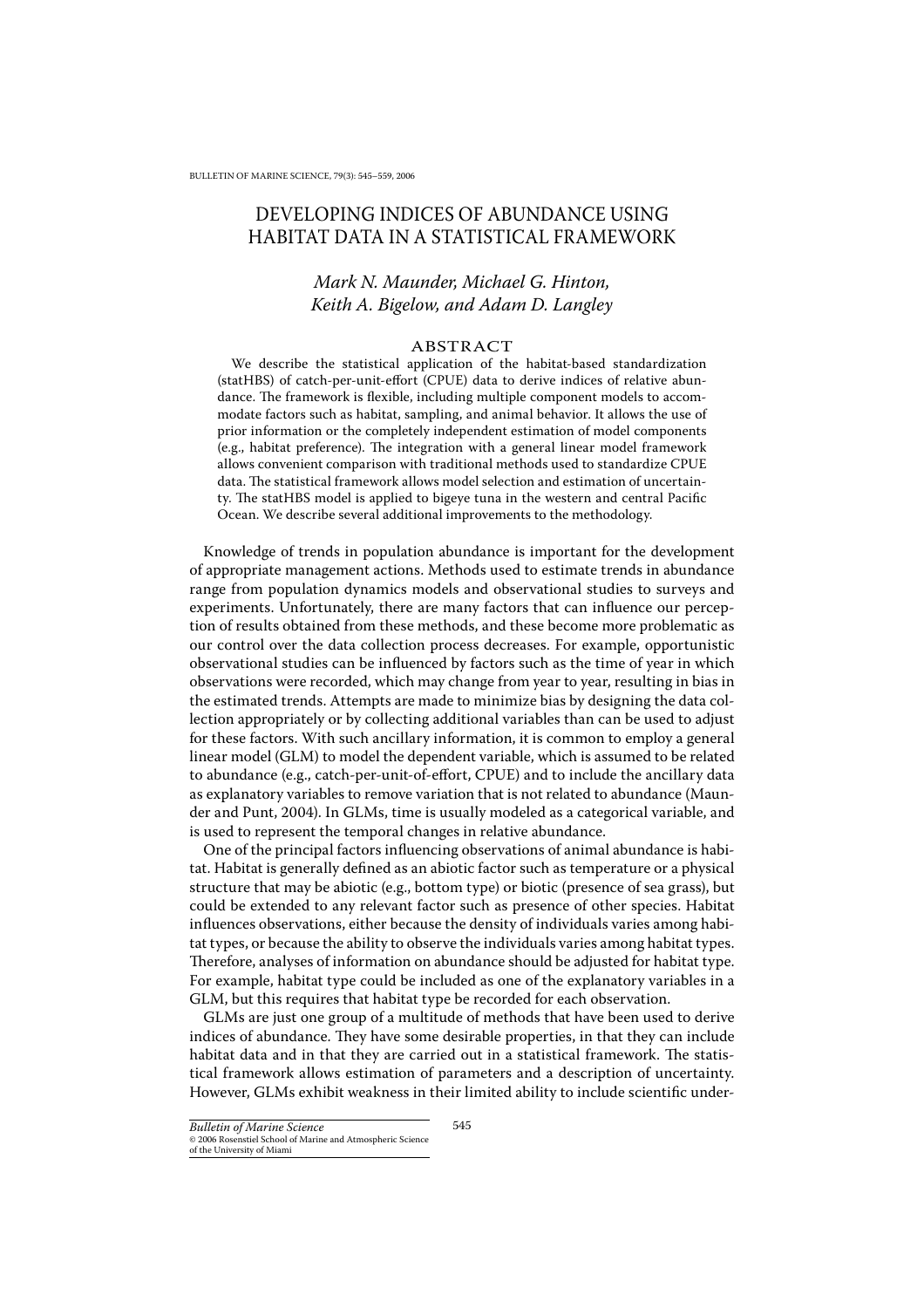standing about the system, particularly nonlinearities, and in some situations, they are unable to adequately model observations that sum information across multiple habitats.

Hinton and Nakano (1996) derived a general framework, commonly called habitat-based standardization (HBS) that overcomes the weaknesses of the GLM models described above. The HBS method matches the sample effort data, in this case fishing effort, with distributions of the habitat and the habitat preference of the species. It does not require that the exact location of capture within the habitat be known, only that the total catch resulting from the effort (e.g., set) and a measure of the habitat for each unit of effort (e.g., hook) be known, which provides a significant advantage when designing sampling schemes for cryptic or hard-to-observe captures. The HBS method is a process model that incorporates the sampling process and scientific understanding of the system. Component models can be developed for each of the processes (e.g., habitat, sampling, and animal behavior).

Hinton and Nakano (1996) illustrated their method with a simple deterministic application to Japanese longline catch and effort data for blue marlin (Makaira nigricans Lacépède, 1802) in the Pacific Ocean. The sampling effort component model was generated using the depth of hooks between the floats of a longline from a catenary curve function of the number of hooks deployed between the floats (Fig. 1). This was done because the Japanese longline fleet has increased the number of hooks between floats over time to increase the depth of the hooks so as to target bigeye tuna (*Thunnus obesus*, Lowe, 1839), a species that occurs at deeper depths (Nakano and Bayliff, 1992). The depths of the hooks estimated from the catenary curve model were then matched with habitat distribution from a component model based on the temperature difference from the mixed layer and the time at temperature for blue marlin relative to the mixed layer derived from acoustic telemetry data (Holland et al., 1990). The effort (number of hooks) was then converted into effective effort by weighting each hook by the appropriate habitat preference and summing over all hooks on the entire longline.

Much controversy has surrounded the applications of the Hinton and Nakano (1996) HBS method (Goodyear et al., 2003; Ward and Myers, 2005; Prince and Goodyear, 2006). Much of this is related to the details of the specific illustration of HBS .<br>using blue marlin data as presented by Hinton and Nakano (1996), which they stated was intended "To illustrate the method ..." (p. 176). However, the HBS method is a general framework, and many of the criticisms are unfounded or have been addressed in later works (e.g., Bigelow et al., 2002). For example, a criticism that the method does not consider when individuals are feeding is not a deficiency of the method, but a deficiency in the component process model and data used to determine the habitat, and if "differences are found, then ... [HBS] may be structured to account for [them]" (Hinton and Nakano, 1996, p. 178). In limited simulation studies, Hinton (1996) illustrated that the method could perform well in the presence of environmental variability.

Several tests have been used to determine the appropriateness of the HBS-derived indices of abundance. Comparison of total likelihoods from stock assessment models, including indices of abundance based on nominal effort and those based on HBS (e.g., Hinton, 2001; Hinton and Bayliff, 2002), have been used to determine if the HBS effort was more consistent with the assumed population dynamics and other data (e.g., total catch) compared to nominal effort (Hinton and Maunder, 2004a).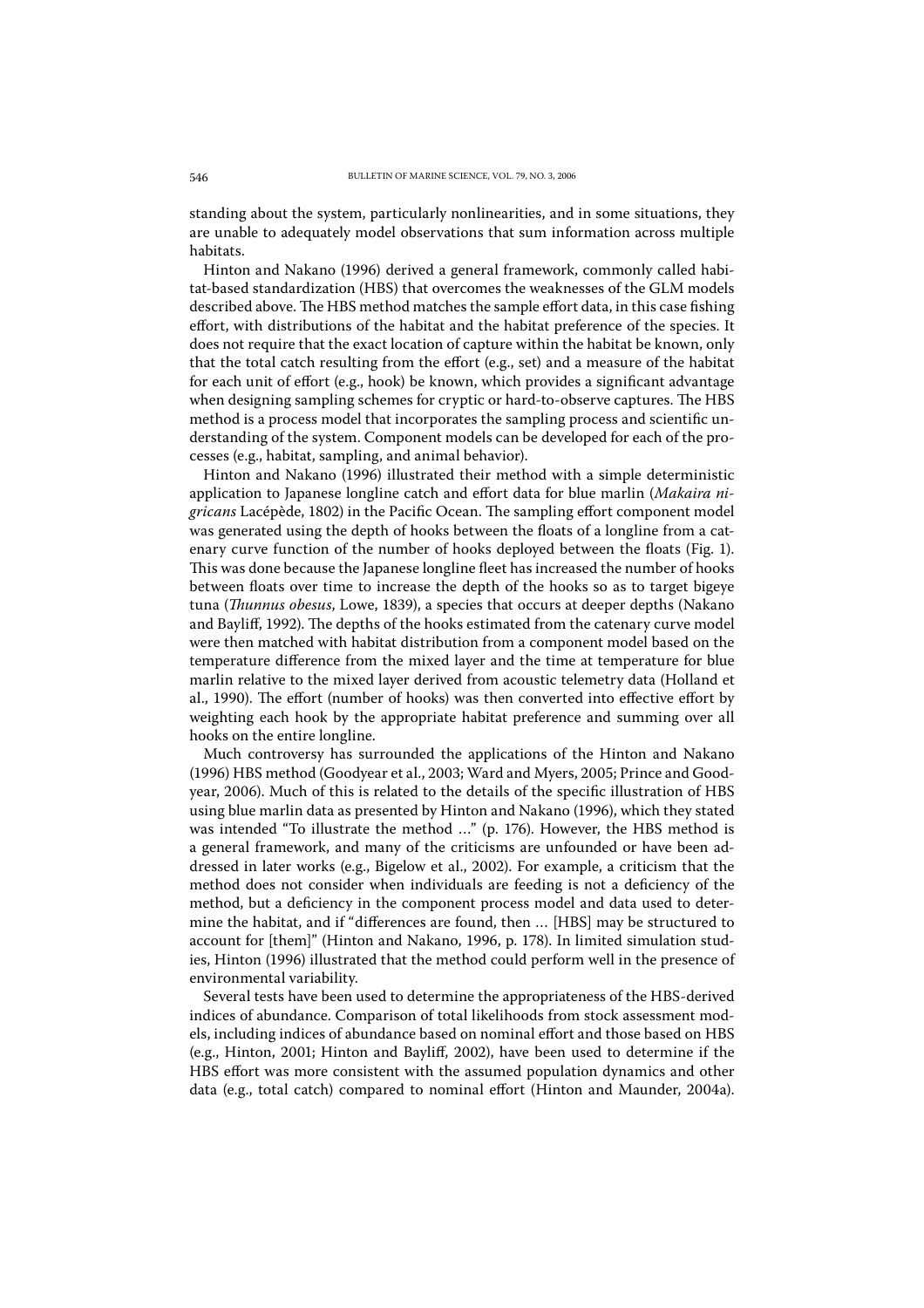

Figure 1. Vertical distribution of hooks based on catenary geometry from a typical longline set in the Japanese longline fishery that deployed 15 hooks between floats.

In another indirect test, population dynamics model (MULTIFAN-CL) results with nominal effort were unreasonable, but results obtained from effort obtained from HBS allowed model fits with reasonable estimates of ancillary parameters, such a growth and mortality (Kleiber et al., 2003). The controversies continued over the appropriateness of the results obtained from applications of the HBS method, which inspired further testing of estimation and modeling using the method.

A more traditional testing approach using several testing criteria (Akaike Information Criterion [AIC], Bayesian Information Criterion [BIC], Bayes factors) was applied by Maunder et al. (2002). This method compared observed and predicted catch using nominal and HBS effort for yellowfin (Thunnus albacares Bonnaterre, 1788) and bigeye tuna in the Pacific Ocean. They found that the HBS effort was substantially better than nominal effort. However, these and other results indicated that certain habitat preference models developed from archival tag information may not always be the best or appropriate models to use in a given habitat-based standardization. More discussion about the inappropriateness of the archival tag data is presented later.

The method of testing the HBS method used by Maunder et al. (2002) led to a logical process of estimating the parameters of the HBS method in a statistical framework (statHBS). In statHBS, the estimation of the habitat preference parameters (or parameters for other components of the model) can be allowed to improve the fit of the model to the observed catch data. This allows for more direct model testing and calculation of confidence intervals than would be possible in a non-statistical framework. There have since been a number of applications of statHBS (e.g., Bigelow et al., 2003; Hinton and Maunder, 2004b; Langley et al., 2005). However, the statHBS model has yet to be described in the primary literature. Applications of HBS and statHBS are not limited to situations involving longline catch and effort data. The method is more general and can be applied in many other situations.

First we describe why GLM and related approaches may not be suitable for application when observations sum information across multiple types of habitat. Next we describe the basic concepts of statHBS. Then we apply statHBS to the Japanese longline catch of bigeve tuna and effort data in the western and central Pacific and compare it to two alternative approaches, a "deterministic" application of the HBS method (detHBS), which is similar to the Hinton and Nakano (1996) illustration shown with blue marlin and nominal effort. Finally, we describe potential modifications of the statHBS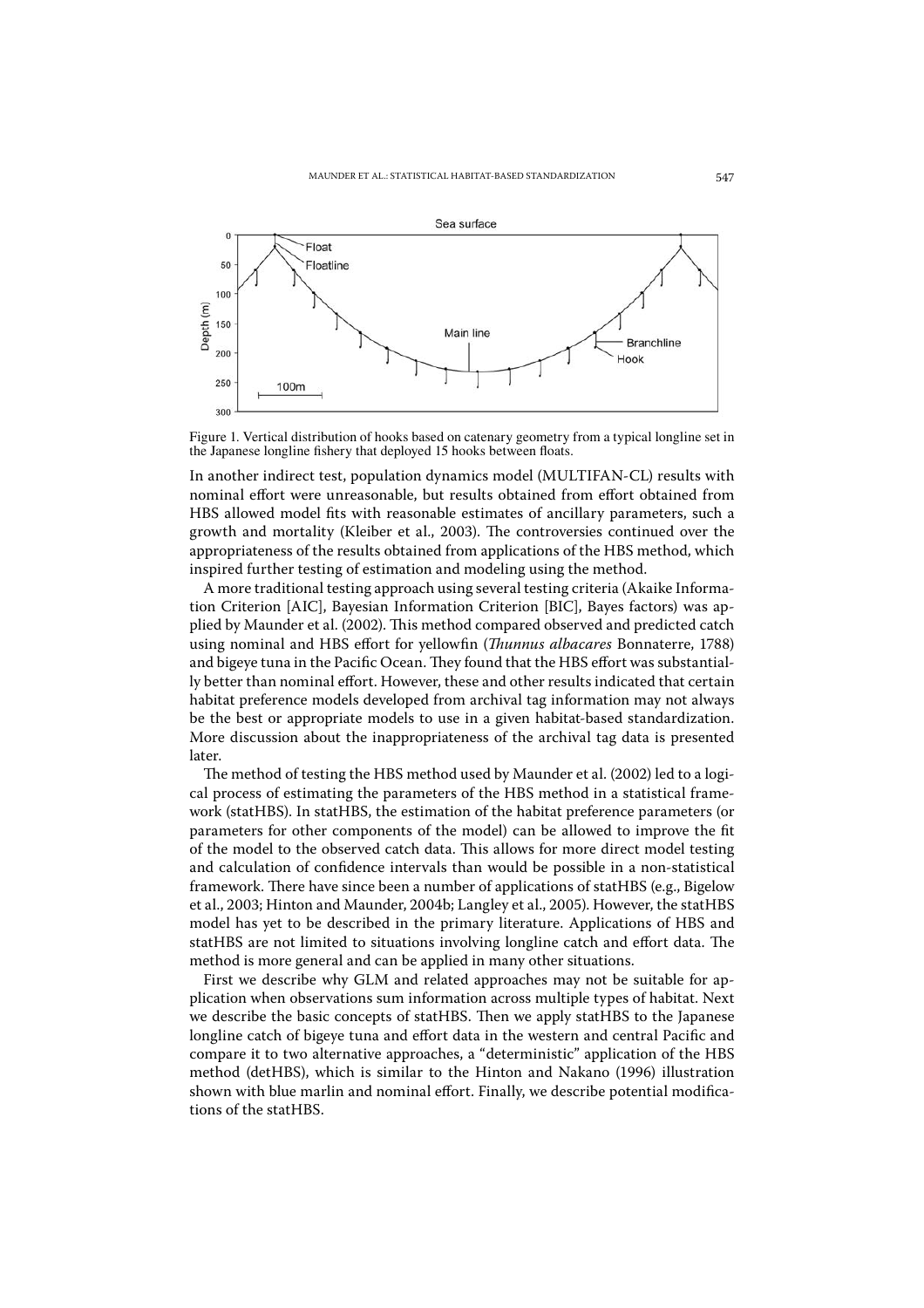## **SUMMING DATA ACROSS MULTIPLE HABITATS**

There are many possible scenarios for which observed data can be summed across multiple habitat types. The longline catch and effort application of Hinton and Nakano (1996) is a common example in fisheries. Other marine examples include plankton tows with continuous or periodic oceanographic (e.g., temperature) recorders, and trawl surveys with continuous or periodic depth recorders. To model this type of data, an equation is needed to predict the observations. The equation must sum the predicted catches for each of the units of effort with reference to the habitat type and compare that sum to the total observed catch. For a simple example, let  $C_{i,i}$  represent the predicted catch for component *j* for observation *i*, and  $T_i$  represent the temperature as a continuous variable for component  $j$  of observation  $i$ . If a linear relationship is assumed between catch and temperature

$$
C_{i,j} = \alpha + \beta T_{i,j}
$$

$$
C_i = \sum_j C_{i,j} = \sum_j [\alpha + \beta T_{i,j}] = J\alpha + \beta \sum_j T_{i,j}
$$

where  $J$  is the total number of components. A GLM can now be applied, using  $C_i$  as the dependent variable  $\sum T_i$  and as the explanatory variable. However, if the standard log-linear multiplicative model is used, then

$$
C_i = \sum_j \alpha T_{ij}^{\beta} \neq \alpha \Big[ \sum_j T_{ij} \Big]^{\beta} \text{ or equivalently,}
$$
  

$$
\ln[C_i] = \ln \Big[ \sum_j \exp[\alpha + \beta T_{ij}] \Big] \neq \sum_j \alpha + \beta T_{ij}
$$

Therefore, a GLM framework can no longer be used, and a nonlinear model estimation procedure is required.

An alternative is to change the habitat variable to a categorical variable

$$
C_i = \sum_j \alpha + H_{i,j \in h}
$$
  
\n
$$
h = \{T \in (0,5), T \in (5,10), T \in (10,15), T \in (15,20)\}
$$
  
\n
$$
C_i = J\alpha + E_1 H_1 + E_2 H_2 + \dots
$$
  
\nhere  $E_h = \sum_j \begin{cases} j \notin h & 0 \\ j \notin h & 1 \end{cases}$ 

A GLM can then be applied by summing the amount of effort in each habitat and using each of these habitat groups as explanatory variables. Unfortunately, most desirable modifications of the model make the GLM framework impossible to use. For example, including a multiplicative year effect  $I_{\nu}$  (the desired quantity for an index of abundance) makes the model a combination of additive and multiplicative models,

$$
C_i = (E_1H_1 + E_2H_2 + ... )I_{y}.
$$

W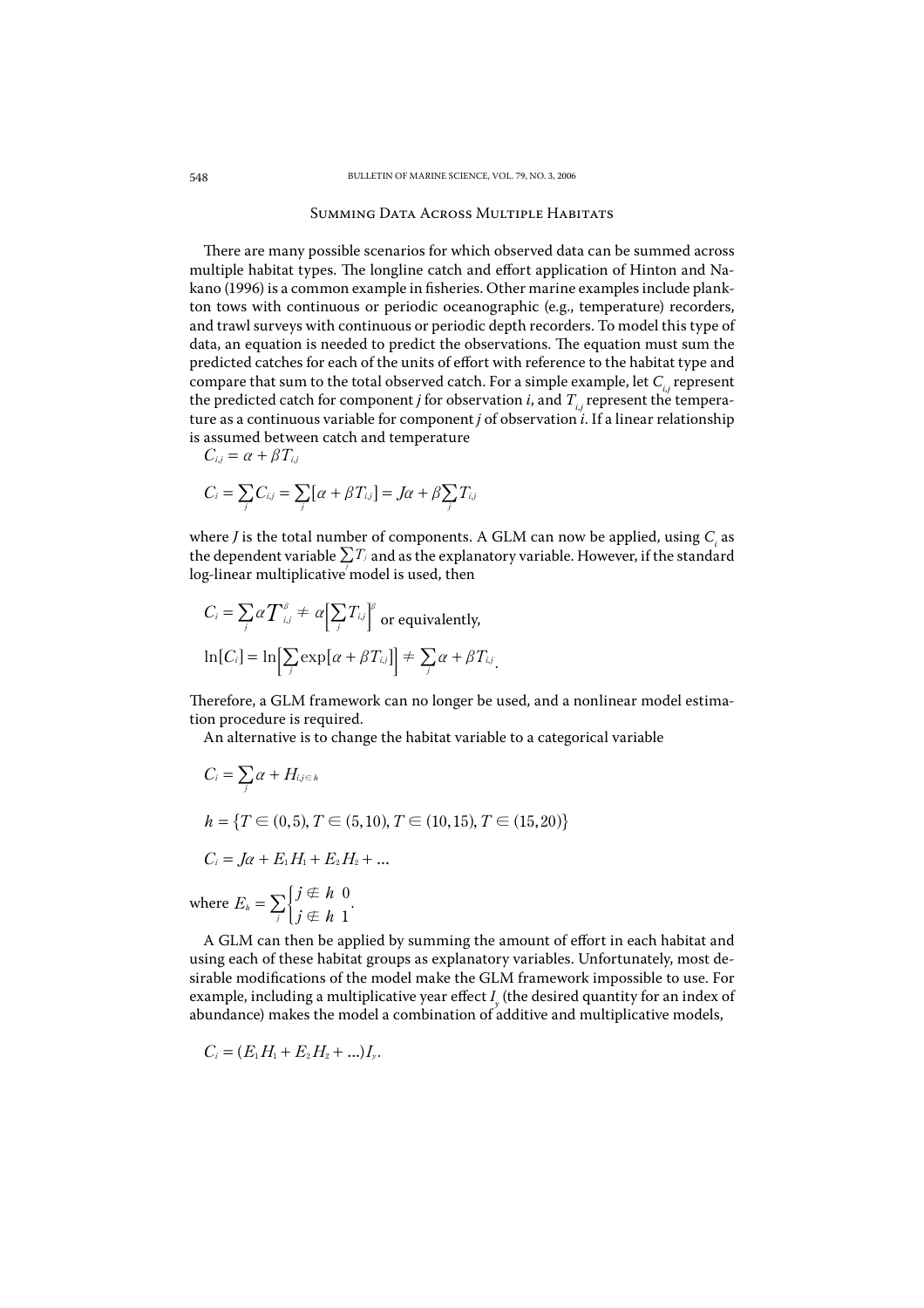If a nonlinear estimation framework is used, there is no restriction on the model structure, and this allows for the scientific understanding of the system to be included in the model. Each process can then be modeled as a component model that includes the understanding of that process. The component models can be combined into a single model used for parameter estimation in the statHBS framework.

THE STATISTICAL HABITAT-BASED STANDARDIZATION (STATHBS) MODEL

We describe the statHBS model using a fisheries longline CPUE example with the main goal to estimate the year effect, but CPUE can be replaced with other quantities and year can be replaced with another measure of time or some other dimension. Let  $i$  index the longline set and  $j$  index the hook in that set.

BASIC MODEL.—The CPUE is assumed to be proportional to abundance,  $N_{t}$ , at  $time t$ 

$$
CPUE = \frac{C}{E} = qN_t,
$$

where C is catch, E is the effort, and q is the constant of proportionality (catchability in this example). This equation can be rearranged to predict the catch.

$$
C=qEN_t
$$

A basic premise of this application of statHBS is that catchability is proportional to habitat type,

$$
q \propto H
$$

For this illustration, let the habitat be discrete categories. Let  $q_{base}$  be the overall catchability and define  $H<sub>k</sub>$  as the difference from the overall catchability for habitat h.

$$
q_{i,j} = q_{\text{base}} H_{i,j}
$$

where  $H_{i,j}$  represents the habitat effect for hook *j* in set *i*, and  $H_{i,j} = H_h$  if the habitat type for observation  $i, j$  is  $h$ .

The main objective is to estimate the year effect,  $I_{r}$ , which represents the relative abundance and is proportional to  $N<sub>r</sub>$ . Therefore, the predicted catch is

$$
C_{i,j} = q_{\text{base}} H_{i,j} I_t E_{i,j}
$$

where *t* represents the time for observation *i*,*j* and  $E_i$ , is the effort for observation *i*,*j*.  $E_{ij}$  = 1 in this example.

To accumulate the catch for the whole longline, the predicted catch is summed over the habitat types,

$$
C_i = q_{\text{base}} I_t \sum_{h} \Bigl( H_h \sum_{i,j \in h} E_{i,j} \Bigr)
$$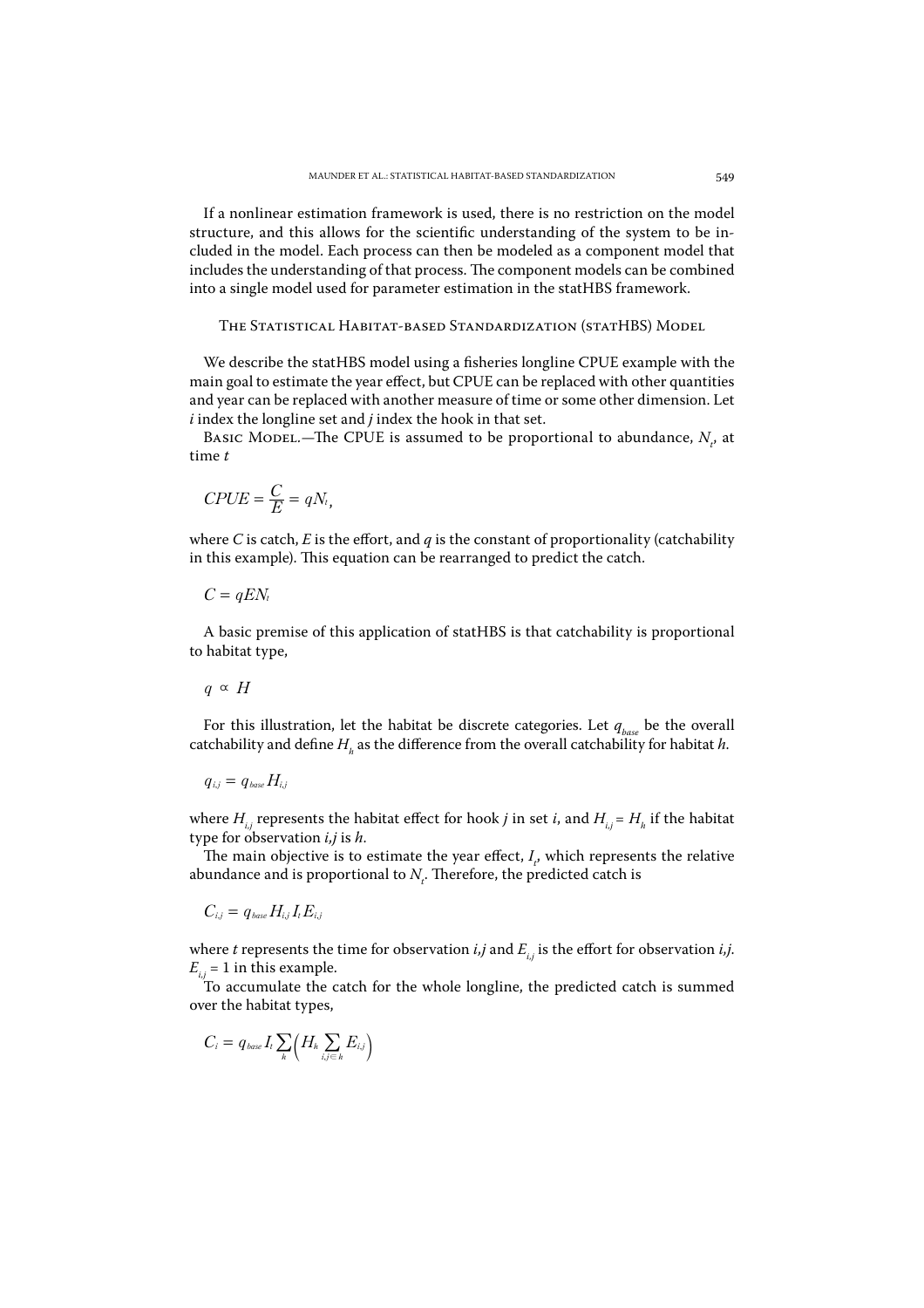The parameters of the model are  $q_{base}$  and the vectors H and I. However,  $q_{base}$  is confounded with I and H, so the initial I is set to one and the H's are constrained to sum to 1.

The parameters of the model are estimated by fitting to the observed catch. This is accomplished by minimizing the negative log-likelihood. For this example, we use the lognormal likelihood function

$$
-\ln L(\theta|\widetilde{C}) = \sum_{i} \ln[\sigma] + \left[ \frac{\left(\ln[\widetilde{C}_{i} + \delta] - \ln[C_{i} + \delta]\right)^{2}}{2\sigma^{2}} \right]
$$

where  $\widetilde{C}_i$  is the observed catch, and  $\delta$  is a small constant (e.g., 1.0) added to avoid computational problems when the observed or predicted catch is zero. The standard deviation,  $\sigma$ , of the likelihood function is an estimated parameter in the model.

PRIOR ON HABITAT.-The original illustration of Hinton and Nakano (1996) was deterministic, in that all the HBS model parameters were estimated externally using auxiliary data. In the HBS framework, it was assumed that all the components of the model, including the habitat preference, were known. This approach can be approximated by fixing the H's in the above description at set values. This model will be referred to as detHBS. Hinton and Nakano (1996) recognized that there is uncertainty in the habitat preference estimates, and they sampled the habitat preference from a multinomial distribution to obtain confidence bounds for abundance trends. This simulation method logically leads to the use of priors in a Bayesian context for the habitat preference or other model parameters.

For example, the prior for the preference of each habitat could be assumed log-normal with a given mean and standard deviation:

$$
-\ln P(H_{\scriptscriptstyle h})=\sum_{\scriptscriptstyle h}\frac{(\ln [H_{\scriptscriptstyle h}]-\ln[\mu_{\scriptscriptstyle h}])^{\scriptscriptstyle 2}}{2\sigma_{\scriptscriptstyle h}^{\scriptscriptstyle 2}}
$$

The negative of the logarithm of the prior is added to the negative log-likelihood.

GLM COMPONENT.-There are many factors other than the habitat that may affect catchability or relative abundance of the individuals available to the gear. GLMs allow for the inclusion of multiple variables, either categorical or continuous. The GLM framework can be integrated with the statHBS approach. In this case, the GLM explanatory variables are related to the longline set.

The standard log-transformed GLM model used in fisheries is

 $\ln [CPUE_i] = \beta X_i + \varepsilon_i$ 

Using this parallel, the expected logarithm of catchability is a linear combination of explanatory variables

$$
q_i = \exp(\beta X_i + \varepsilon_i)
$$

where  $\beta$  is a vector of parameters,  $X_i$  is a matrix of data, and  $\varepsilon$ , is the error term for observation *i* [usually iid N(0,  $\sigma^2$ )]. Consider a model with an intercept, a continuous variable, and a categorical variable with three levels. The model has four parameters, the intercept (*a*), a coefficient for the continuous variable ( $\beta$ ), and two parameters for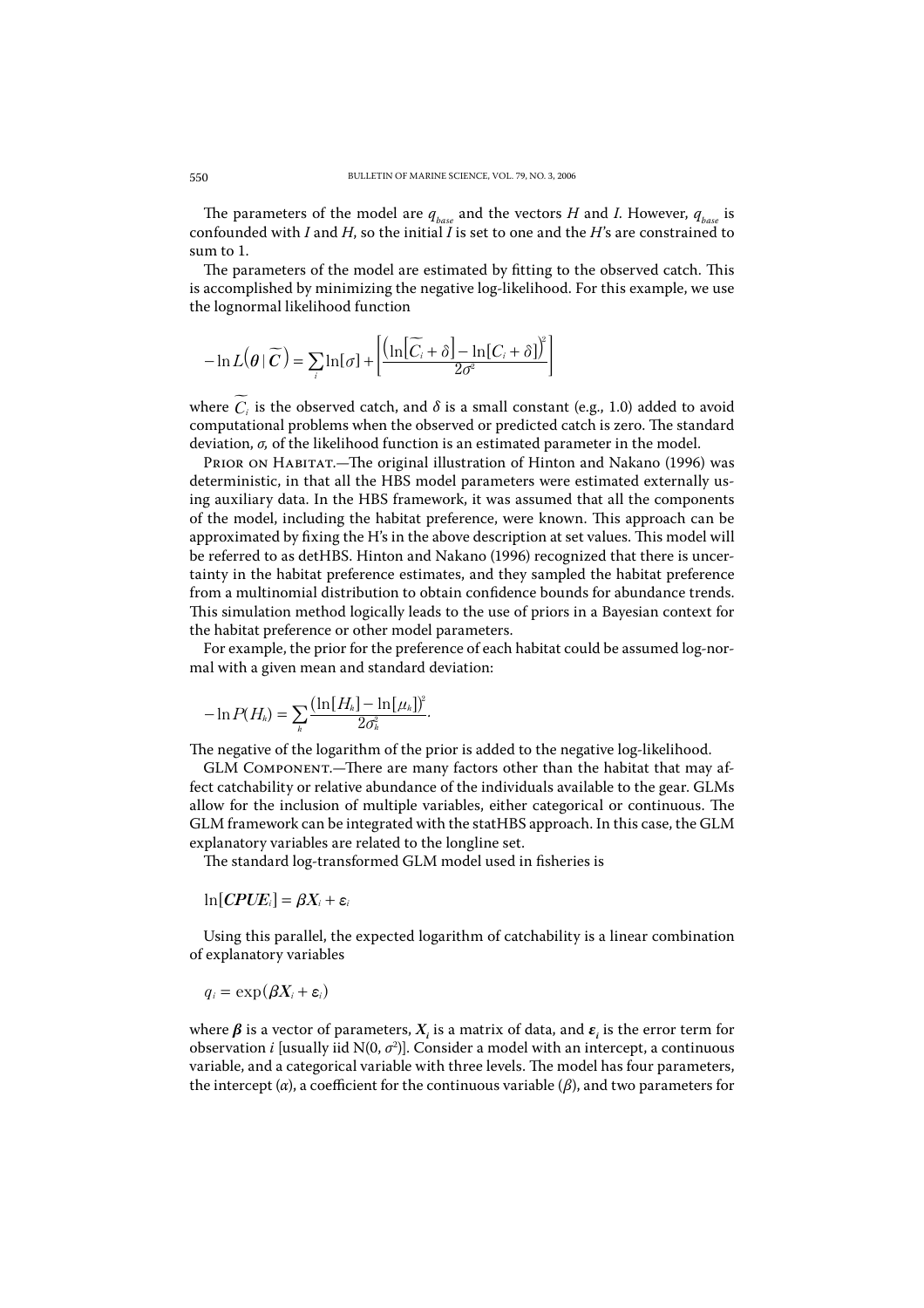the categorical variable ( $p_a$  and  $p_a$ ; one of the levels is confounded with the intercept). The parameters of the categorical variable are offsets from the base category that is represented by the intercept. For example, the first row in the matrix below represents the base category, the second row the second category, and the third row the third category.  $\alpha$  represents  $q_{base}$  in the previous description.

$$
\pmb{\beta}^{\!\scriptscriptstyle T}=\{\alpha\ \beta\ p_1\ p_2\}
$$

$$
X = \begin{bmatrix} 1 & 0.3 & 0 & 0 \\ 1 & -1.7 & 1 & 0 \\ 1 & 1.2 & 0 & 1 \\ . & . & . & . \\ . & . & . & . \\ . & . & . & . \end{bmatrix}
$$

Traditionally, the year effect  $(I)$  is included as a categorical variable in a GLM analysis, and can be included in the GLM component of the statHBS model, rather than using the explicit method described above.

When the intercept is replaced with  $q_{base}$  and I is used as a separate categorical variable, the statHBS model is:

$$
\ln[C_i] = \ln\Bigl[q_{\text{base}}I_t\sum_{k} \Bigl(H_k\sum_{i,j\,\in\,k}E_{i,j}\Bigr)\Bigr] + \beta X_i
$$

NONLINEAR ESTIMATION.-To complete the estimation process, the habitat must be determined for each component of effort (e.g., for each hook). Habitat data (e.g., ambient temperature) can be obtained or estimated from an external source (e.g., an Ocean General Circulation Model, OGCM), which in some cases may require interpolation to ensure values are available for each piece of effort. In general terms, this requires computer code that determines the habitat for each hook and sums over the number of hooks in each habitat for each longline set. The parameters can be estimated by minimizing the negative log-likelihood adjusted for the prior of the habitat preference (i.e., the negative log of the posterior),

$$
-\ln L(\theta|\,\widetilde{\bm{C}}\,)-\ln P(H_h)
$$

then finding the posterior mode. This can also be viewed as a penalized likelihood, or the habitat preference prior could be viewed as a prior likelihood (Pawitan, 2003). Alternatively, the prior could be replaced with an approximation to the likelihood from the analysis that estimated the habitat preference prior, or the data could be integrated directly into the statHBS analysis. Or, the prior could be eliminated from the analysis.

MODEL TESTING.-Standard model selection methods (e.g., likelihood ratio test, AIC) can be used to select different components of the statHBS model. For example, model selection can be used to determine which habitat variables to include or which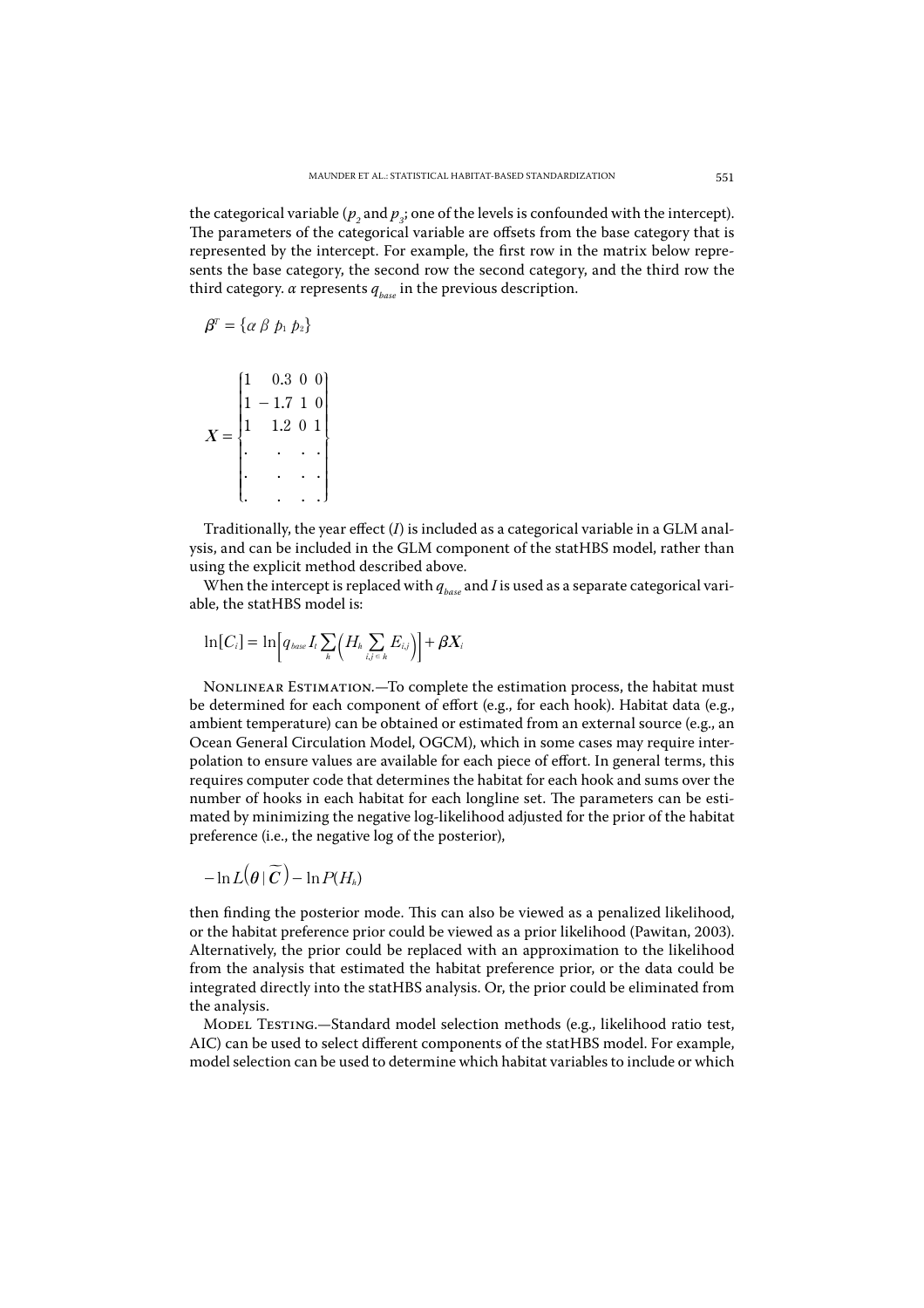explanatory variables to include in the GLM component. Most components of the model are nested and therefore likelihood ratio tests can be used.

# **APPLICATION**

We apply the statHBS model to the main area of longline catch for bigeye tuna in the western and central component (15°N-10°S, 140°E-150°W) of the Pacific Ocean population (Fig. 2). Oceanographically, this spatial area represents three tropical bioecological provinces (western Pacific warm pool, North Pacific Equatorial Countercurrent and Pacific Equatorial Divergence) based on primary productivity regimes (Longhurst et al., 1995). We fit the statHBS model to bigeye catch from the Japanese distant-water longline fishery grouped by time (month), area (5° latitude  $\times$  5° longitude), and gear configuration [hooks between floats (HBF); range 5-23]. The area contained 52,741 strata (1% zero catch observations) from 1975 to 2004. The vertical distribution of hooks within each configuration was based on longline characteristics and catenary geometry (Bigelow et al., 2002) and considered deterministic in the statHBS model. Habitat data (ambient temperature) were obtained from 0-600 m at 40 m intervals from an OGCM (Simple Ocean Data Assimilation (SODA), Carton et al., 2000a,b). The original OGCM spatio-temporal resolution was monthly,  $1^\circ$  latitude  $\times$  1.5° longitude, and temperature data were spatially aggregated to the scale of the fishery data.

We compare statHBS indices of relative abundance to those estimated without standardization and using detHBS. The habitat parameters are water temperature grouped into 2 °C bins. No GLM variables were included in the analysis. The AIC was used to determine which model best fit the data. The application shown here is used only to illustrate the statHBS model and a different spatial stratification may be more appropriate for assessment and management of this stock.

The results show that the statHBS model (AIC =  $18,408$ ) fit the data better than the nominal (AIC =  $19,618$ ) and detHBS (AIC = 31,130) models. The detHBS model performed worse than just using nominal effort. The detHBS and statHBS models



Figure 2. Distribution of cumulative bigeye tuna longline catch from 1990–2004 by  $5^\circ$  latitude and 5° longitude. Maximum circle size represents a catch of 50,000 tons. The box indicates the spatial stratification for applications of statistical models to bigeye tuna in the western and central component of the Pacific Ocean population.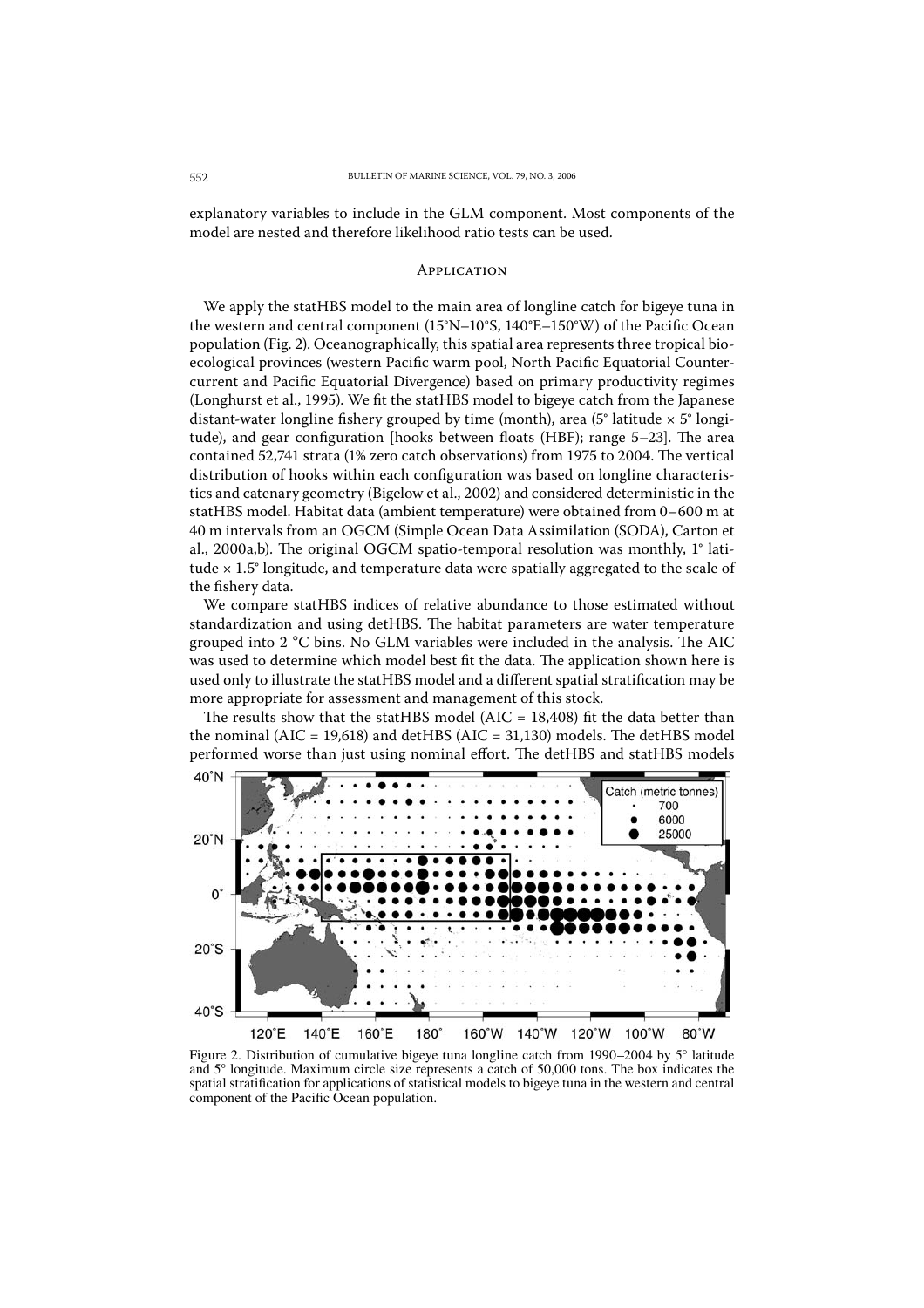

Figure 3. Indices of relative abundance for a bigeye tuna in the western and central Pacific Ocean example as estimated from nominal effort, detHBS and statHBS.

produced a greater decline in relative abundance than just using nominal effort (Fig. 3) because of the time-series change to deeper gear. Shallow gear (5–9 hooks between floats) represented 39.3% of the gear during the initial 10 yrs (1975–1984) in the study area but only 1.1% during the last 10 yrs (1995–2004). Conversely, deep gear  $(15-23$  hooks between floats) was rarely deployed  $(0.6%)$  in the initial 10 yrs but was paramount (77.6%) during the last 10 yrs. The statHBS model estimated a different habitat preference than the one used in the detHBS model (Fig. 4), with a greater preference for warmer water. By adding a constant of 1.0 to each catch, residuals were normally distributed (Fig. 5) with a slightly longer negative tail. The addition of a constant of 1.0 was preferred over a smaller constant (0.001) as a smaller constant produced a bimodal distribution in residuals, because taking the logarithm of zero catches introduces a greater outlier. A constant of 10 produced normally distributed residuals without a negative skew; however, the estimated year effects may be biased as they were 5% less then with a constant of 1.0.

## MODIFICATIONS

The following modifications to the statHBS model may improve the method.

TOTAL HABITAT.—The model as specified above assumes that the total amount of habitat is constant over time. However, it is well known that the environment can have large temporal variation, and as the total amount of habitat increases or decreases, the population may expand or contract and fish densities will change. Therefore, the year effect will be confounded with the total habitat. To account for changes in the total habitat, the total relative habitat can be calculated for each time period by summing up the relative habitat preference for each area strata and the catchability multiplied by its inverse.

$$
\ln[C_i] = \ln\left[\frac{q_{base I_t} \sum_{k} (H_k \sum_{i,j \in k} E_{i,j})}{\sum_{A} H_A}\right] + \beta X_i
$$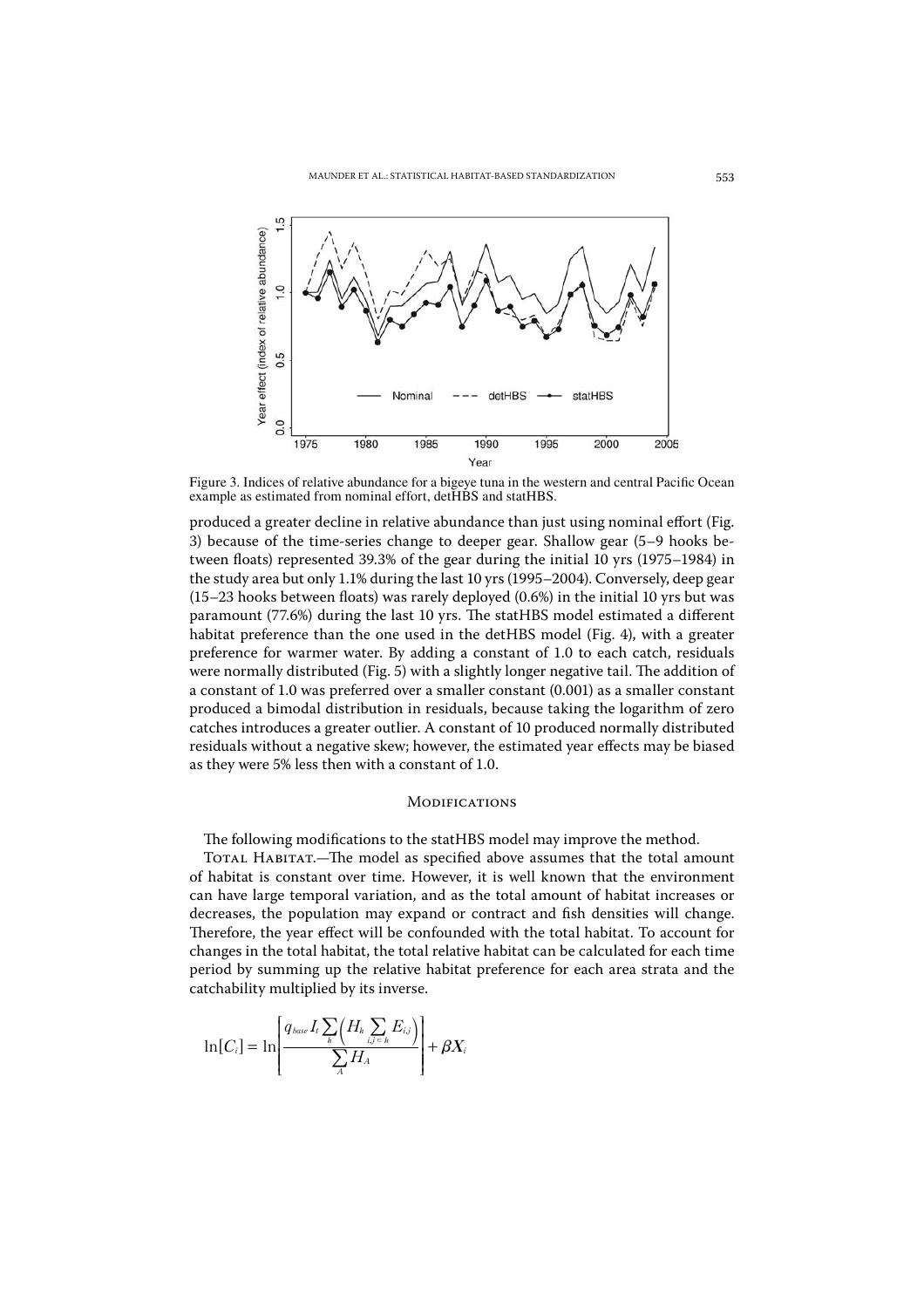

Figure 4. Relative habitat effect (habitat preference) used in the detHBS analysis and estimated by the statHBS analysis for bigeye tuna in the western and central Pacific Ocean.

MATCHING EFFORT WITH HABITAT.-The statHBS requires that effort be matched with the appropriate habitat. If the habitat is recorded with the sampling then this is automatically accomplished. In the longline catch and effort applications, a component model describing hook depth is used in association with environmental data to determine the habitat associated with each hook. However, the simple model based on the catenary curve used to represent hook depth may be inappropriate, as many factors influence the depth of hooks, and differences in the characteristics of the gear and deployment methods may influence the depth of the hooks. In this and similar cases, it might be possible to parameterize the component model that associates effort with habitat and estimate or update the parameters in the statHBS model. For example, currents can reduce the depth of a hook by shoaling the longline. The amount of shoaling can be modeled based on explanatory variables (e.g., line characteristics and ocean currents).

PARAMETERIZING THE HABITAT PREFERENCE.-The description of the statHBS model described above uses habitat as a categorical variable. It is possible to consider the habitat as a continuous variable, or one of multiple dimensions, and to use either a simple GLM approach or to use scientific understanding to develop and parameterize a functional form for the habitat preference. The parameters of this component model could be estimated within the statHBS framework.

ALTERNATIVE LIKELIHOOD FUNCTIONS.—The likelihood function we presented is a simple likelihood; however, other GLM error models and link functions could be used. The delta-lognormal methods commonly used in fisheries to deal with zero observations could also be applied with two separate statHBS models with one model used for the proportion of zero observations and a second for positive observations. If the number of individuals caught is small, then likelihoods for count data, such as the Poisson or negative binomial, may be appropriate.

EFFICIENT ESTIMATION.—It may be possible to use the efficient estimation equation of GLM theory for the GLM component of the statHBS model to greatly reduce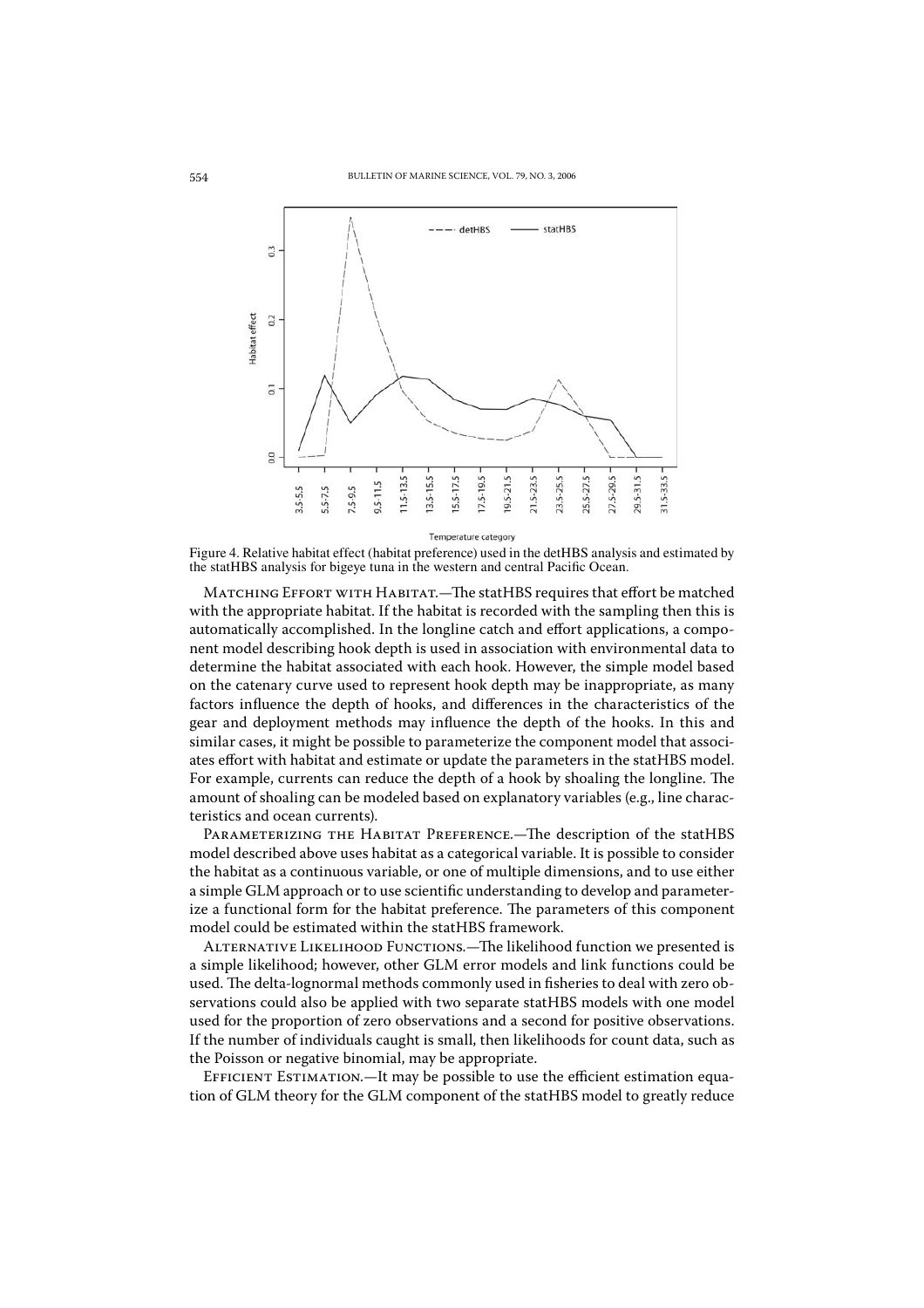

Figure 5. Residuals (log(observed catch+1)-log(estimated catch+1)) for the statHBS model applied to bigeye tuna in the western and central Pacific Ocean.

computation times. The catchability  $(q)$  and year effects could also be included in the GLM framework to increase efficiency. Each function evaluation in the numerical iteration estimation procedure, which is defined for a set of values of the habitat preference parameters, would use the MLEs of the parameters of the GLM component calculated using the GLM theory. This is similar to using the analytical solution for the catchability coefficient when fitting a population dynamics model to a CPUE index of relative abundance.

SETTING AND RETRIEVAL.-It has been suggested by a limited number of studies that some species may be more likely to be caught on longline gear when the baited hook is moving through the water (Boggs, 1992). This occurs when the longline is being set or retrieved. For example, as a hook is retrieved it moves out of a deeper habitat and through shallower habitats. This process can be included by modeling the relative time the hook spent in each of the habitats (i.e., the depth of the habitat) as the gear was retrieved. This quantity is multiplied by a scalar to estimate the relative catchability that occurred during setting and retrieval.

### **DISCUSSION**

We have shown how applying a statistical framework to the habitat-based standardization method of Hinton and Nakano (1996) for determining relative indices of abundance (1) takes habitat information into consideration, (2) allows the summation of multiple units of effort associated with habitat type to predict the observation, (3) uses the scientific understanding of the system in the formulation of the model, and (4) estimates the model parameters and calculates uncertainty in a statistical framework that can also be used for model selection. The framework is very flexible and can be applied in a variety of ways. Component models can be developed for each process and the relevant parameters of these models estimated within the statHBS framework. In addition, we have shown how the model may be integrated with a GLM framework to allow convenient comparison with traditional methods used to standardize CPUE data.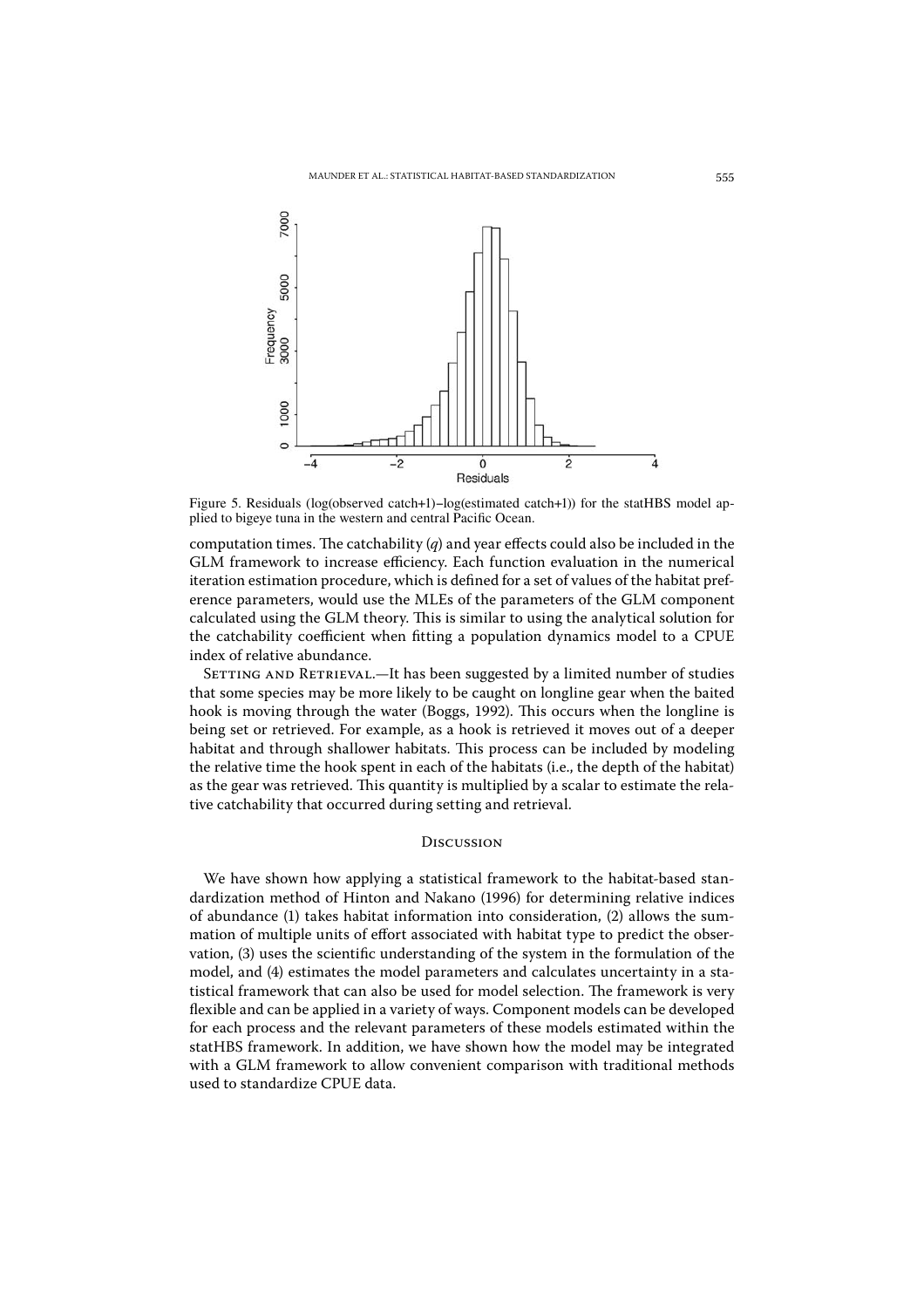The HBS was initially applied in a deterministic framework (e.g., Hinton and Deriso, 1998; Bigelow et al., 2002; Hinton and Bayliff, 2002; Kleiber et al., 2003). Although statistical tests indicated that the method provided improvement over nominal effort in some cases, the statistical approach provides advantages for modeling and testing, and it is becoming the predominant method of application. The statHBS model has been applied in assessment work on bigeye and yellowfin tuna (Bigelow et al., 2003, 2005; Langley et al., 2005) and on striped marlin (Tetrapturus audux Philippi, 1887) (Hinton and Maunder, 2004b) in the Pacific Ocean.

The statHBS model has been investigated and improved by several researchers, though much of the work to date remains unpublished. Hinton and Maunder (2004b) included retrieval in their application to striped marlin with limited success. At the conclusion of the model runs they decided to not include this variable in the model selected due to questions about parameter formulation and impacts on model fit. Langley et al. (2005) illustrated that in some instances when spatial parameters are included in the GLM component of statHBS, the estimated habitat preference effect becomes constant, indicating that within the model structure, habitat and gear interactions are correlated with spatial structure. Such confounding has also been demonstrated by application of GLM models to swordfish (Xiphias gladius Linnaeus, 1758) in the eastern Pacific Ocean. Analyses with large spatial structure had significant factors for gear (Hinton, 2003). However, in analyses with highly detailed spatial structure, which provided closer conformity to the physical oceanography of the region, gear was not a significant factor (Y. Uozumi and K. Yokawa, National Research Institute for Far Seas Fisheries, Japan, pers. comm.). These results emphasize the need to consider the temporal and spatial scale of the data used in the model. The statHBS has been used to show that studies in which longline CPUE was standardized solely on depth (Ward and Myers, 2005) are misleading and encounter problems similar to those encountered with the detHBS model.

In their statHBS application, Langley et al. (2005) used the canonical implementation of the year effect (Francis, 1999) to develop confidence intervals independent of the base year. Langley et al. (2005) also integrated multiple spatial areas to develop regional indices of abundance that shared a common overall catchability coefficient, to be consistent with the MULTIFAN-CL assessment model (Hampton et al., 2005). Bigelow et al. (2003) used statHBS to determine if ambient temperature values or temperature relative to the mixed layer is the more important habitat variable to explain catch rates in bigeye and yellowfin tuna.

The results obtained in the bigeye tuna example illustrate a problem caused by the fact that longline sets are deployed early in the morning and completed at night. Some species (e.g., bigeye tuna and swordfish) are known to occupy different habitats in the day and night. The statHBS approach integrates over the entire longline set, and habitat preferences are sometimes bimodal due to incorporating aspects of both day and night vulnerability. A better approach would be to structure the habitat by day, by night, or by a combination of preferences for each period.

Previous studies have shown that in some cases the detHBS model is less able to predict catch than nominal effort, which is also illustrated in our bigeye tuna example in the western and central Pacific Ocean, and that the habitat preferences can change from area to area. The statHBS always improves the ability to predict catch, which has been statistically significant in all of our applications, and the results can be quite different from the detHBS model. There are several problems to consider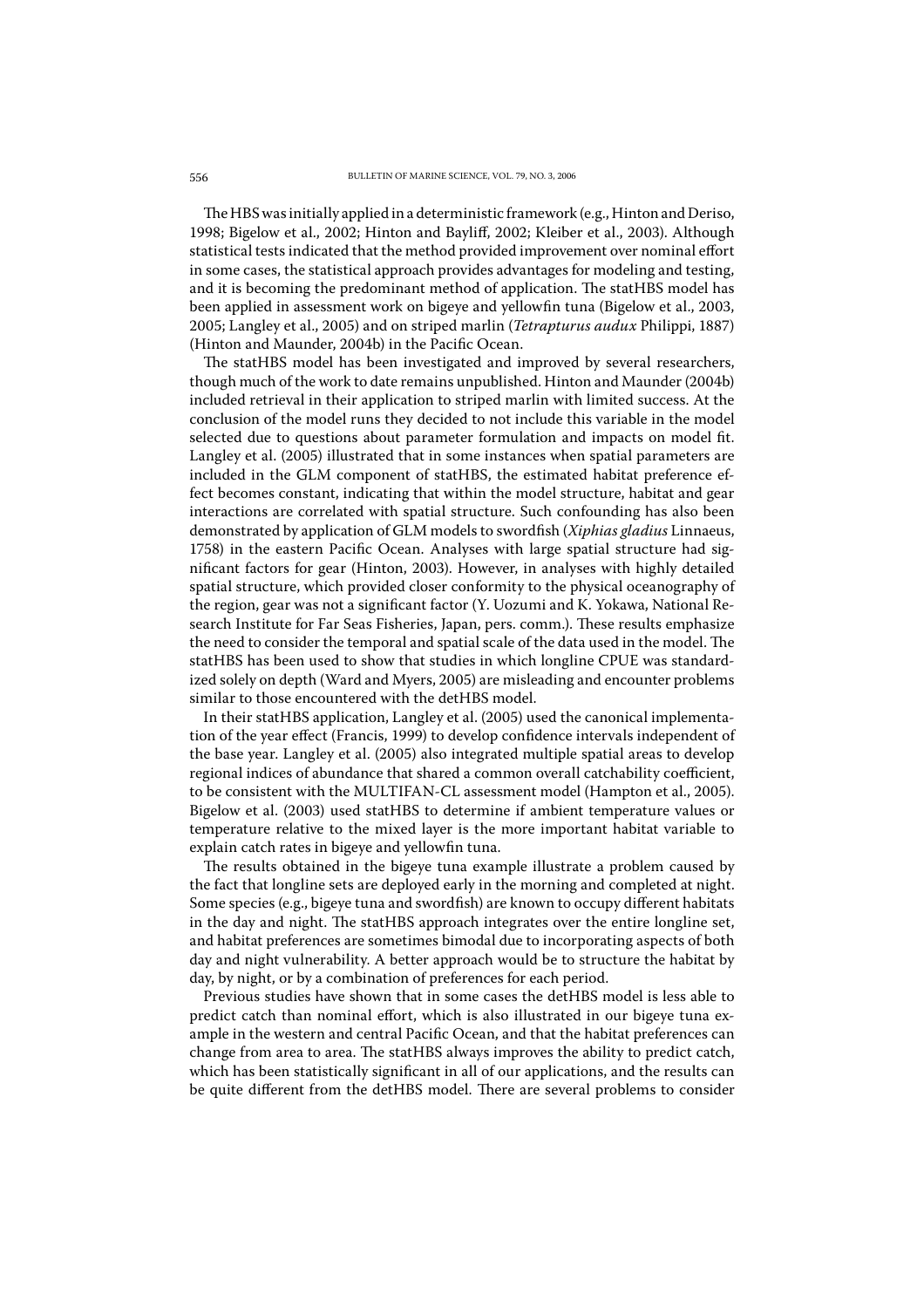when using archival tag data to determine habitat preference and vulnerability for use in habitat-based standardization. The most commonly cited problem is that the archival tagging data furnish information about where the individual fish is located, rather than where it is feeding or takes baited hooks, so the habitat and corresponding vertical distribution estimates may reflect different vulnerabilities to capture. However, Bach et al. (2003) found that the distribution of bigeye tuna caught in fishing experiments was similar to that estimated by electronic tags. Another major reason for some of the significant differences in performance between the detHBS and statHBS results is the failure to correctly map the spatial and temporal scales of the habitat distribution data and the habitat preference. In the examples, these were simply the oceanographic data, which are usually from OGCMs and typically represent averages over a scale of month and 1° latitude  $\times$  1.5° longitude, whereas the archival tag data reflect oceanographic conditions exactly where the fish is at any instance in time. If the fish chooses where it prefers to be, for example, following an oceanic front, then the archival tag data may not correspond to the average conditions in an OGCM stratum. In truth, the distributions of habitat and habitat preferences are complex (Hinton and Nakano, 1996), and with model misspecification inevitable in such a simplified framework, the estimation process inherent in the statistical approach will, in almost every case, result in a significantly better fit to the data than will a deterministic model. Other factors, such as undocumented technology improvements (e.g., monofilament lines and new hooks), that are also problems in other CPUE standardization methods, increase CPUE over time and it may not be possible to separate these factors from the year effects. Research is needed to determine the robustness of the statHBS approach to all the other factors mentioned above, and to improve the model.

#### **ACKNOWLEDGMENTS**

The authors gratefully acknowledge the National Research Institute of Far Seas Fisheries for access to commercial fisheries data. W. Bayliff, H. Shono, and J. Wetherall provided comments on the manuscript. Two anonymous referees provided useful advice, particularly the suggestion to use the efficient estimation equation of GLM theory for the GLM component of the statHBS model. The views expressed herein are those of the authors and do not necessarily reflect the views of their respective organizations.

#### **LITERATURE CITED**

- Batch, P., L. Dagorn, A. Bertrand, E. Josse, and C. Misselis. 2003. Acoustic telemetry versus monitored longline fishing for studying the vertical distribution of pelagic fish: bigeye tuna (Thunnus obesus) in French Polynesia. Fish. Res. 60: 281-292.
- Bigelow, K. A., J. Hampton, and N. Miyabe. 2002. Application of the habitat-based model to estimate effective longline effort and relative abundance of Pacific bigeye tuna (Thunnus obesus). Fish. Ocean. 11: 143-155.

J. M. N. Maunder, and M. G. Hinton. 2003. Comparison of deterministic and statistical habitat-based models to estimate effective longline effort and standardized CPUE for bigeye and yellowfin tuna. Standing Committee on Tuna and Billfish 16 RG-3. 19 p.

A. Langley, T. Patterson, and N. Miyabe. 2005. Relative abundance indices of the Japanese longline fishery for bigeye tuna: analysis of data from the western and central Pacific Ocean. Pages 110-129 in Migration and habitat preferences of bigeye tuna, Thunnus  $obsus$ , on the east coast of Australia  $-$  a project using archival and conventional tags to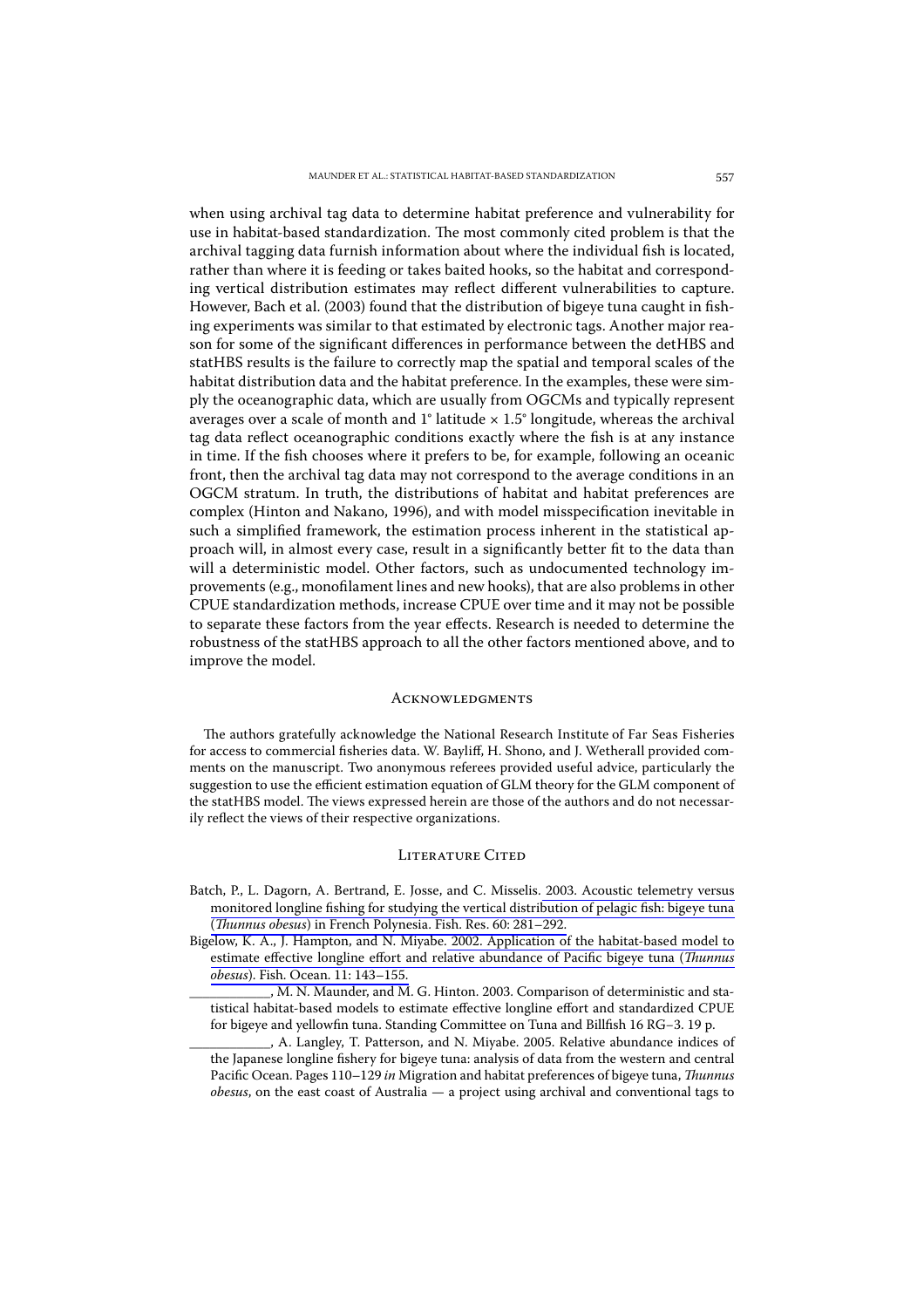determine key uncertainties in the species stock structure, movement dynamics and CPUE trends. CSIRO Marine Research, FRDC Project no. 1999. Report 109.

- Boggs, C. H. 1992. Depth, capture time, and hooked longevity of longline-caught pelagic fish: timing bites of fish with chips. Fish. Bull. 90: 642-658.
- Carton, H., G. Chepurin, and X. Cao. 2000a. A simple ocean data assimilation analysis of the global upper ocean 1950–95. Part I: Methodology. J. Phys. Ocean. 30: 294–309.

 $\frac{1}{1-\epsilon}$ , and  $\frac{1}{1-\epsilon}$ . 2000b. A simple ocean data assimilation analysis of the global upper ocean 1950-95. Part II: Results. J. Phys. Ocean. 30: 311-326.

- Francis, R. I. C. C. 1999. The impact of correlations in standardized CPUE indices. NZ Fish. Ass. Res. Doc. 99/42.
- Goodyear, C. P., D. Die, D. W. Kerstetter, D. B. Olson, E. Prince, and G. P. Scott. 2003. Habitat standardization of CPUE indices: research needs. Pages 613-623 in ICCAT collective volume of scientific papers 55.
- Hampton, J., P. Kleiber, A. Langley, Y. Takeuchi, and M. Ichinokawa. 2005. Stock assessment of bigeye tuna in the western and central Pacific Ocean. Western and Central Pacific Fisheries Commission Science Committee 1 Stock Assessment Working Paper 2.77 p.
- Hinton, M. G. 1996. Standardizing catch and effort statistics using physiological, ecological, or behavioral constraints, and environmental data, with applications to blue marlin (Makaira nigricans) and swordfish (Xiphias gladius) of the Pacific Ocean. Ph.D. Diss., Scripps Institution of Oceanography, University of California, San Diego. 139 p.

. 2001. Status of blue marlin in the Pacific Ocean. Inter. Amer. Trop. Tuna Comm., Stock Assess. Rep. 1: 284-316.

. 2003. Status of swordfish stocks in the eastern Pacific Ocean estimated using data from Japanese tuna longline fisheries. Mar. Freshw. Res. 54: 393-399.

and W. H. Bayliff. 2002. Status of striped marlin in the eastern Pacific Ocean in 2001 and outlook for 2002. Inter. Amer. Trop. Tuna Comm., Stock Assess. Rep. 3: 328-364

and R. B. Deriso. 1998. Distribution and stock assessment of swordfish, Xiphias gladius, in the eastern Pacific Ocean from catch and effort data standardized on biological and environmental parameters. NOAA Tech. Rep. NMFS 142: 161-179.

and M. N. Maunder. 2004a. Methods for standardizing CPUE and how to select among them. Pages 169-177 in ICCAT collective volume of scientific papers 56.

. 2004b. Status of striped marlin in the eastern Pacific Ocean and in 2002 and outlook for 2003-2004. Inter. Amer. Trop. Tuna Comm. Stock Assess. Rep. 4:  $287 - 310.$ 

and H. Nakano. 1996. Standardizing catch and effort statistics using physiological, ecological, or behavioral constraints and environmental data, with an application to blue marlin (Makaira nigricans) catch and effort data from the Japanese longline fisheries in the Pacific. Inter-Am. Trop. Tuna Comm. Bull. 21: 171-200.

- Holland, K. N., R. W. Brill, and R. K. C. Chang. 1990. Horizontal and vertical movements of Pacific blue marlin captured and released using sportfishing gear. Fish. Bull. 88: 397-402.
- Kleiber, P., M. G. Hinton, and Y. Uozumi. 2003. Stock assessment of blue marlin (Makaira nigricans) in the Pacific with Multifan-CL. Mar. Freshw. Res. 54: 349-360.
- Langley, A., K. Bigelow, M. N. Maunder, and N. Miyabe. 2005. Longline CPUE indices for bigeye and yellowfin in the Pacific Ocean using GLM and statistical habitat standardisation methods. Western and Central Pacific Fisheries Commission Science Committee 1 Stock Assessment Working Paper 8.40 p.
- Longhurst, A., S. Sathyendranath, T. Platt, and C. Caverhill. 1995. An estimate of global primary production in the ocean from satellite radiometer data. J. Plankton Res. 17: 1245-1271.
- Maunder, M. N. and A. E. Punt. 2004. Standardizing catch and effort data: a review of recent approaches. Fish. Res. 70: 141-159.

, M. G. Hinton, K. A. Bigelow, and S. J. Harley. 2002. Statistical comparisons of habitat standardized effort and nominal effort. SCTB 15 MWG-7 18 p.